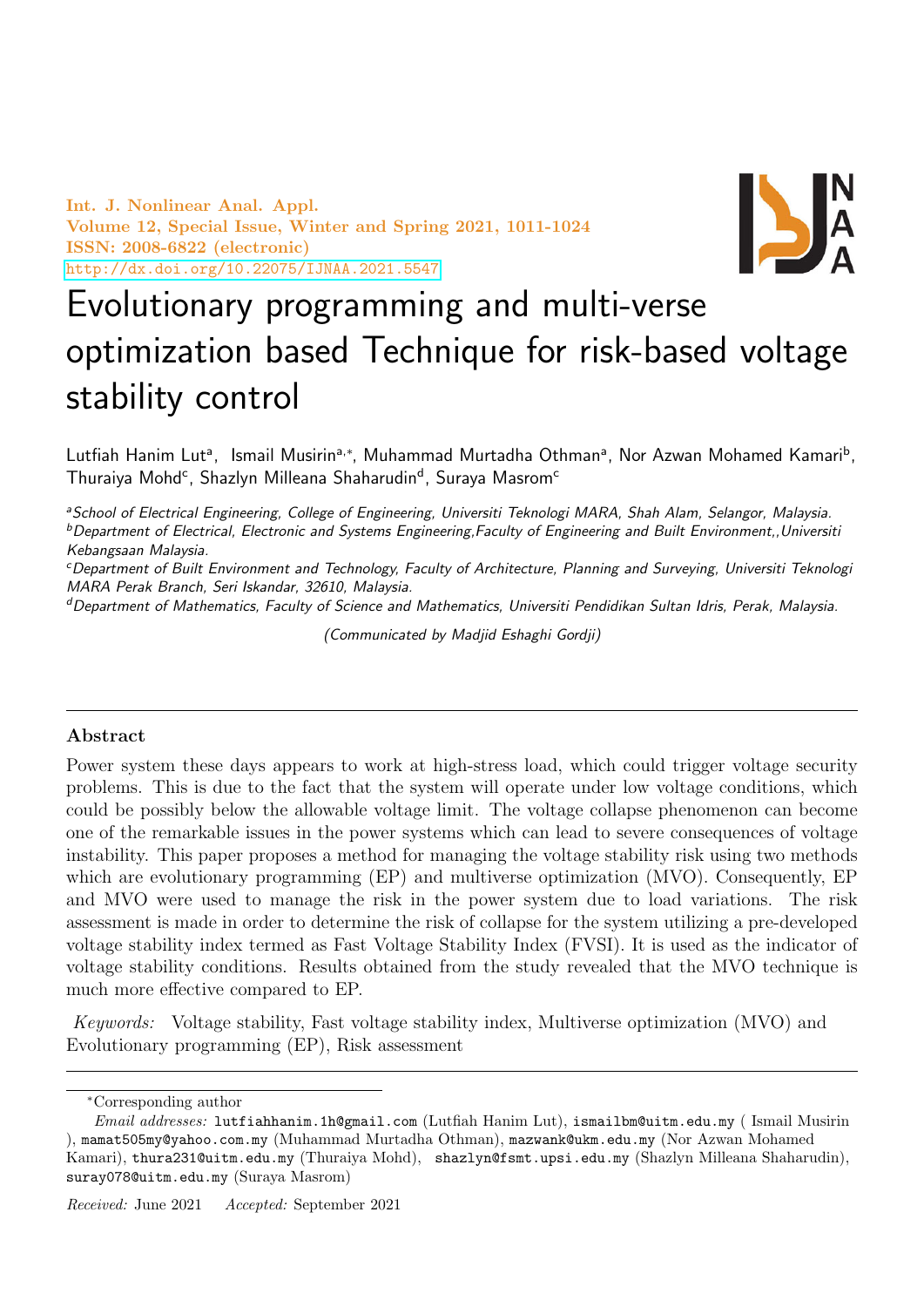# 1. Introduction

Voltage stability is not a new issue in power system operation and planning. It has been rigorously discussed; in particuar the voltage stability problems or any power system disturbances linked to power outage threat. This can potentially cause social and economic problems. In 1965 and 1996, over 50 incidences of voltage collapse or voltage instability were reported worldwide. In 1987, the nation's most severe voltage instability outages happened in Tokyo on 23 July 1987, which they had endured a shutdown in more than 3 hours, and more than 2.8 million users were impacted by the power outages [\[6\]](#page-13-0). A power failure in the North American Coordinating Council of Western Systems involving network on 2 July 1996 has resulted in interruptions of operation for more than 6 million people [\[1\]](#page-13-1). System voltage stability is defined as the capacity of the system to maintain tolerable voltages in all system buses even after being interrupted under normal condition. The voltage stability is also sometimes called as load balancing. The voltage stability state in an electrical system is identifiable with the voltage stability indices. Voltage stability indices can be used as the indicator for voltage stability assessment. It can be used online or offline to assist power system operators in running the power system in real-time, or in planning and designing operations [\[14\]](#page-13-2). Their values constantly change between 0 and 1  $[6]$ . Such indices will be discussed to show how near a system can be worked to voltage instability and lead to failure in vast parts of the power system network [\[14\]](#page-13-2). A power system's ability to maintain voltage stability at all buses in any circumstances is necessary to avoid a collapse in voltage. The primary cause for voltage instability is that a system lacks adequate reactive power. The main factors of low reactive power are generator reactive power constraints and the reactive power demands in transmission lines [\[18\]](#page-13-3). The voltage will be unstable if the load generator is large. An analysis is done to locate the weakest bus, which would result in voltage instability and ways to manage the instability based on risk. Many techniques have been reported to manage voltage stability condition. Along with that, risk assessment has also been incorporated in managing this issue. Risk based voltage stability can be resulted from line outage, load variation and any possible disturbances. Some remarkable studies that be highlighted are work conducted in [\[13,](#page-13-4) [2,](#page-13-5) [15,](#page-13-6) [9,](#page-13-7) [20\]](#page-13-8). This paper presents evolutionary programming and multi-verse optimizationbased technique for risk-based voltage stability control. In this study, two optimization algorithms were employed to manage the risk of voltage stability. Prior to that, FVSI was utilized to indicate the voltage stability with high risk. The risk-based voltage stability is observed by the impact of collapse and the probability of collapse. The impact of collapse is determined using the Fast Voltage Stability Index (FVSI). Validation process performed using evolutionary programming (EP) and multiverse optimization (MVO) was conducted on the IEEE 30 bus reliability test system (RTS). Results obtained from the study highlights the capability of FVSI in evaluating the risk condition. The implementation of EP and MVO also revealed the flexibility of both optimization techniques in managing the risk. MVO is superior than EP resulted from the study.

# 2. Risk based assessment

### 2.1. Voltage stability assessment

Voltage stability assessment is still significant issue in power system. It is measured using voltage stability index i.e. the Fast Voltage Stability Index (FVSI). FVSI is a voltage stability index; formulated from the voltage quadratic equation of the two-bus system which proposed by Ismail Musirin in [\[11\]](#page-13-9). FVSI is a static line voltage stability index. Although voltage stability is a complex problem, static indices played important role in evaluating voltage stability which will be beneficial to power system operators on how severe the actual operating point is to the limit of static stability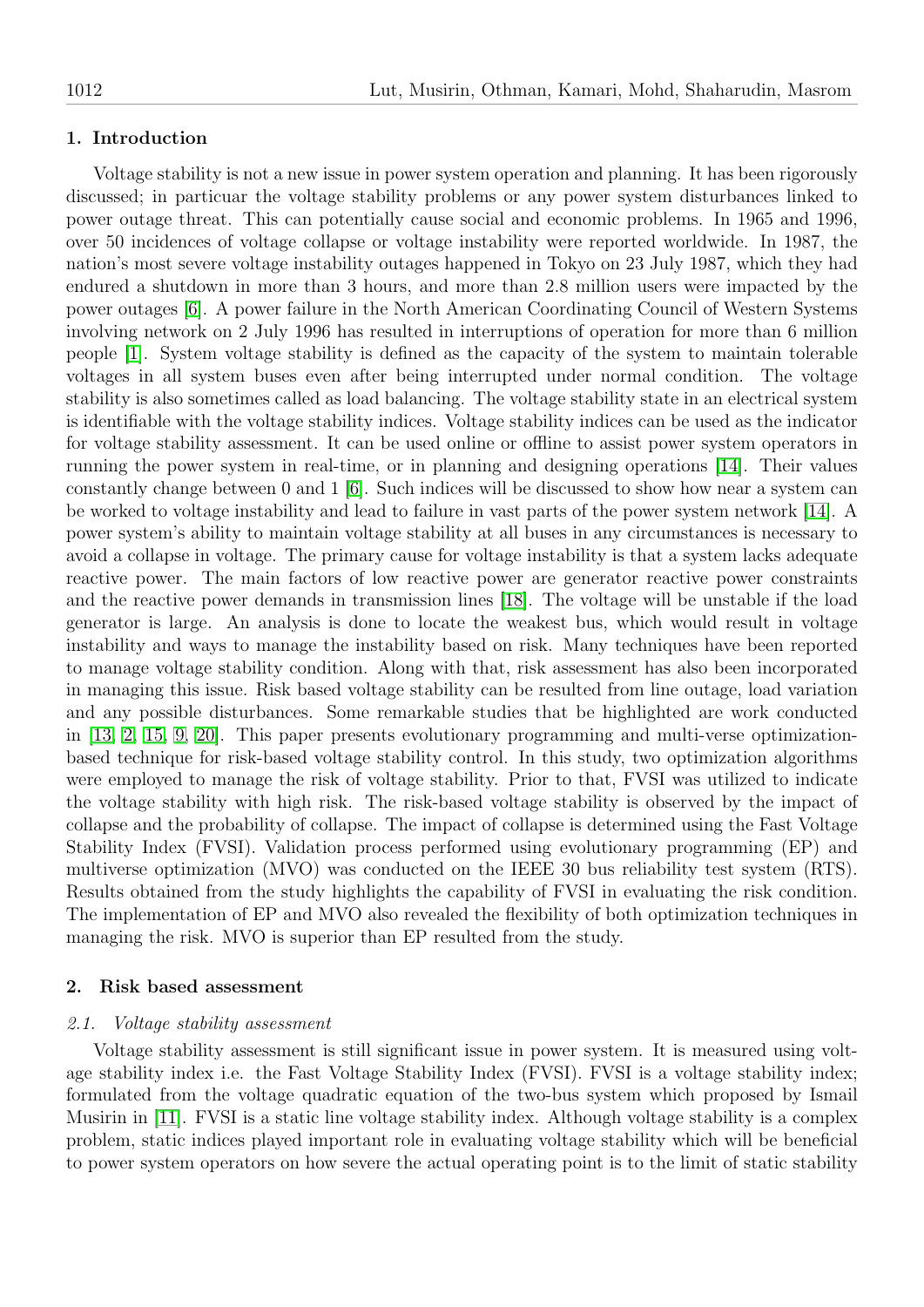[\[12\]](#page-13-10). The application of voltage stability indices is the most often based on the notion that loads are modelled as stable power components where the voltage stability maximum is proportional to the nose of a PV curve [\[16\]](#page-13-11). It is used to locate critical areas in a large power system, capable of assessing the point of collapse of voltage, the allowable maximum load, the system's weak bus, as well as the most critical line in a linked system. The voltage stability can be analyzed at all lines in power system. Nevertheless, the overall maximum FVSI is already good enough to indicate the whole system stability. Several scenarios can be considered for this case [\[14\]](#page-13-2):

- If FVSI is close to 1, means that the line is near to its point of instability which can result in the failure of voltage in the entire system.
- If FVSI lower than 1, indicates a stable condition.
- If FVSI goes beyond 1, the bus voltage will suddenly drop and resulting in system collapse.

FVSI is based on the idea of power flow across the network line, which is based on a single line power flow concept. In FSVI formula, the power angle in the network between buses is assumed to be negligible and thus equated to 0. Hence, the FVSI formula becomes simpler and more analytical [11]. Thus, Fast Voltage Stability Index (FVSI) is written as follows:

$$
FVSI = \frac{4 * Z^2 * Q_j}{V_i^2 * X_{ij}} \tag{1}
$$

Where,  $Z$  is the line impedance,  $X_{ij}$  is the line reactance, the reactive power at the receiving end is  $Q_j$  and  $V_i$  is sending end voltage [\[19\]](#page-13-12). From equation in (1), it implies that the FVSI value is proportional to the reactive power at the receiving end of a transmission line. As the reactive power increases, the FVSI value will increase accordingly.

### 2.2. Concept of risk

The risk is commonly defined as the product of the probability of uncertainty and the consequence of uncertainty. The uncertainty cam be due to the transmission line outage, generator outage, and fluctuation of load. The voltage collapse risk calculation is given as follows:

$$
Risk(VC) = \sum_{i=1}^{M} Pr(Ei)xSev(Ei)
$$
 (2)

In  $(1)$ ,  $i_1$  comprises a group of M critical lines, where the probability of line outage and the consequence of voltage collapse are  $P_r(E_i)$  and  $Sev(E_i)$ .

The risk index is known to be unit-less. In this study, the uncertainty considered is the line outage and load fluctuation. The probability of the collapse is generated randomly by using the Monte Carlo method and has the value from 0 to 1. The FVSI index is used to measure the impact of the voltage collapse. Subsequently, the risk is calculated using equation in (1). The flowchart of the risk-based assessment is shown in Figure [1.](#page-3-0)

# 3. Optimization techniques

## 3.1. Evolutionary programming

Evolutionary Programming (EP) is influenced by the evolutionary perspective. It is an Artificial Intelligence field of study.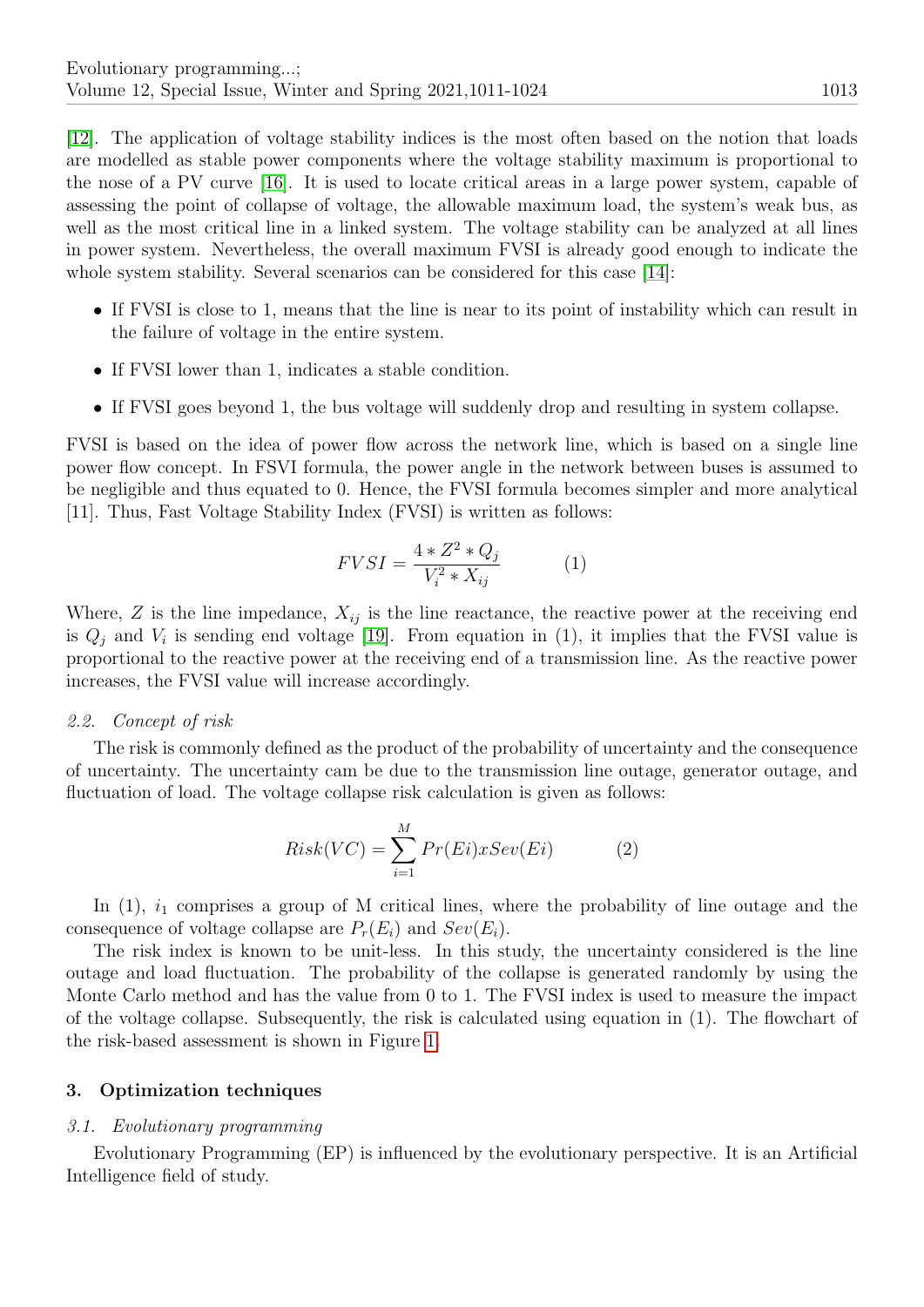

<span id="page-3-0"></span>Figure 1: Flowchart for FVSI Based Risk Assessment

A solution is created in evolutionary programming and is modified repeatedly from an original group of candidates. Each generation is produced with less desired solution excluded. Then, small, spontaneous changes are made. The population will thus be developed over time to enhance the fitness which is the algorithm. The first basic step of evolutionary programming is by choosing a population randomly for initialization to generate parents. Then, find the initial population's fitness. Subsequently, mutate the population of the samples to generate offspring and recalculate of fitness value. Later, do the parents and offspring combination. Based on the lowest or maximum ratio, pick the new population and lastly the step is repeated until it converges. The population is initialized randomly and then subjected over many generations to the selection, recombination, and mutation process, so that the newly generated generations evolve into more favorable regions of the search space [\[7\]](#page-13-13). The new population of individuals is created in EP by mutating every individual from the parent generation. The mutation is based on the random disruption of the values of the mutated individual's specific genes. The newly formed populations and the parental populations are of the same size. Then, by using the ranking selection of the individuals from both parental and mutated populations, the new generation of the population is established in accordance with the fitness value [\[17\]](#page-13-14). By pointing to the evolutionary programming process flow displayed in Figure [2,](#page-4-0) these steps are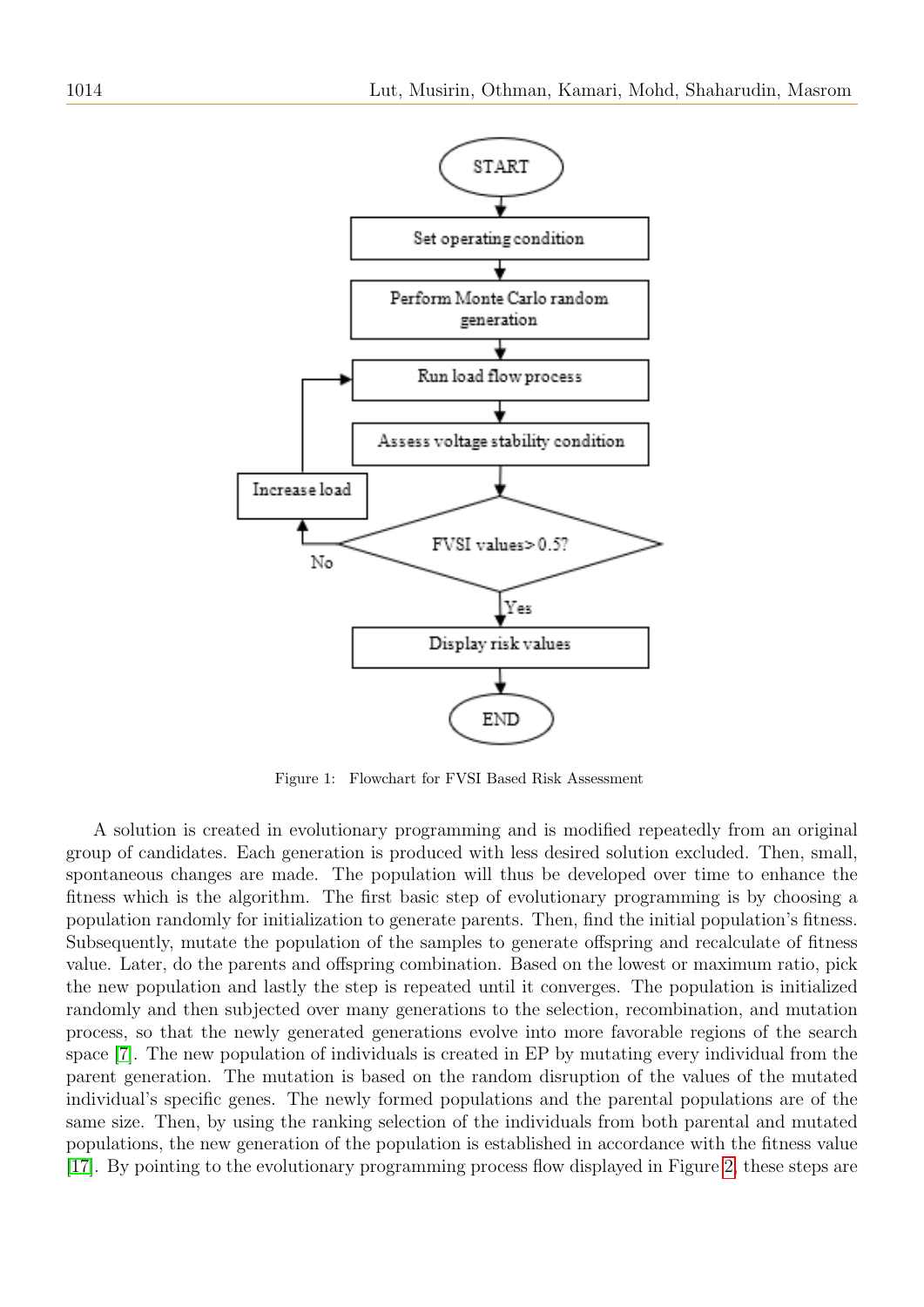

<span id="page-4-0"></span>Figure 2: Flowchart for Evolutionary Programming

important to complete the evolutionary programming. From the flowchart, the random population created consists of 4 different populations, which are 2 bus locations and 2 values of reactive power. These population will generate 20 variables each. For the bus location, the variable value is between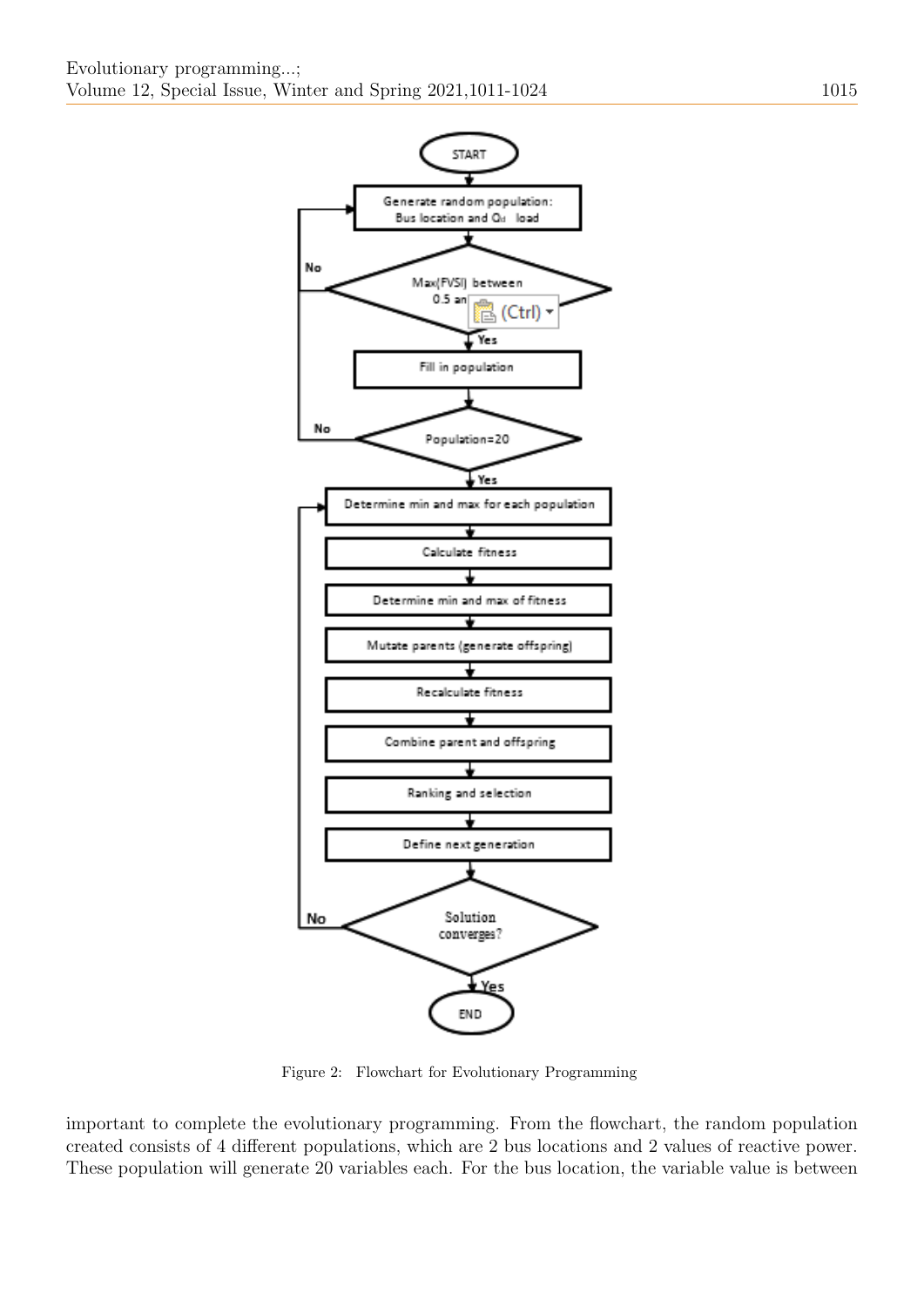2 and 30. As for the reactive power, the range is between 0MVar and 50MVar. The fitness stated is referring to the value of maximum FVSI. The FVSI value is considered between 0.5 and 0.9 to make the system laid down in condition where it does not reach the collapse point, as the focus for this paper is to control risk-based voltage stability.

# 3.2. Multi-Verse optimization technique

The MVO algorithm is a metaheuristic algorithm proposed by Seyedali Mirjalili in [\[10\]](#page-13-15). The MVO algorithm is a nature-inspired algorithm imitating a modern multi-versus theory popularly known by many physicists.

# A. Basic concept of MVO

MVO is a stochastic population-based algorithm that was recently introduced. MVO was primarily influenced by the multiverse. The key to the multiverse theory is a black hole and a wormhole are among the components. a white void for the purpose of construction, these are mathematically modelled. MVO stands for m-theory. The evaluation process, called exploitation and exploration, is divided into two stages [\[5\]](#page-13-16). The three main principal theories in MVO are the white hole, black hole, and worm hole. Figure [3](#page-5-0) shows the illustrations of white hole, black hole, and worm hole.

<span id="page-5-0"></span>

Figure 3: White hole, black hole and worm hole

White hole is regarded as a big bang that is not found in the universe and it is the principal universe source. The universe spots the black hole that will pull the objects inside of the universe. The wormhole is a passageway between two universes that function as time/space travel tunnels where objects can pass from one universe to another to any part of the universe. Each universe contains the rate of inflation which contributes to its growth. The fitness value is computed by the inflation rates.

During the entire optimization process, there are four rules.

- a) Black holes: In a universe with a lower inflation rate, black holes appear to obtain more objects.
- b) White holes: White holes, with a higher inflation rate, appear to send objects across the universe.
- c) Wormholes: Also referred as " grey lanes " that linking black holes to white holes. Randomly, without being bound by the rate of inflation, objects from the universe can be sent to the best universe.
- d) d) The expansion rate is the rate of universe inflation, which varies from universe to universe. In each iteration, the universe is ordered according to the level of the inflation rate and the white hole is located via the process of the roulette wheel.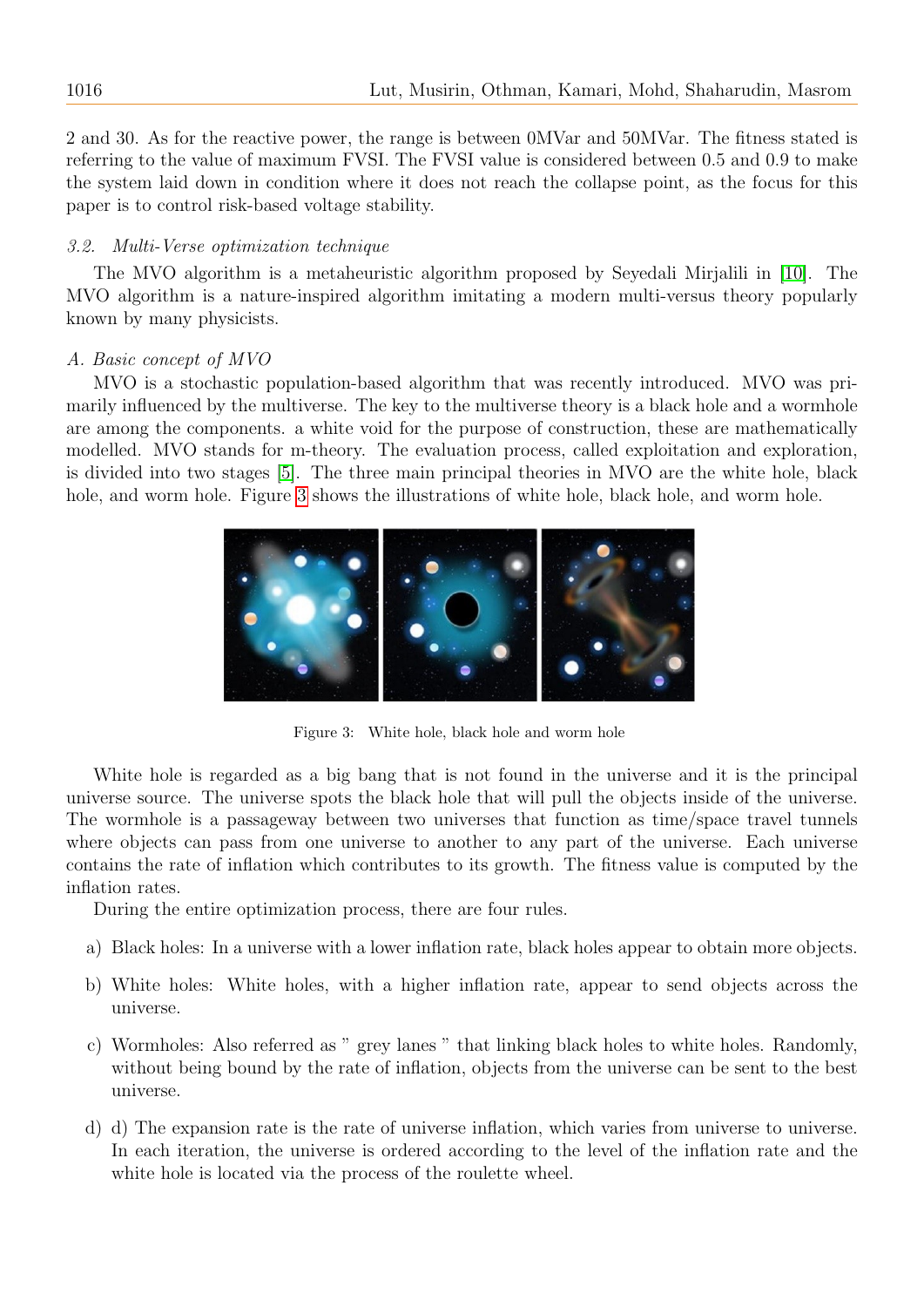Hence, objects will move from a universe with high inflation to a universe with low inflation by following these laws, thereby providing an improvement in average inflation, and achieving a stable state.

## Mathematical equation

First, assuming that universe is equal to the universe's parameters with its solutions as in equation (3):

$$
\begin{bmatrix} x_1^1 & \dots & x_1^d \\ \dots & \dots & \dots \\ x_n^1 & \dots & x_n^d \end{bmatrix} \tag{3}
$$

Where, the number of variables is d, and the number of solutions corresponding to the universe is n.

$$
x_i^j = \begin{cases} x_i^k & r_1 < NI(U_i) \\ x_i^j & r_2 \ge NI(U_i) \end{cases} \tag{4}
$$

where  $x_i^j$  $i$  is the j<sup>th</sup> variable of i<sup>th</sup> universe, Ui is the ith universe, NI(U<sub>i</sub>) indicates the standard inflation rate of the  $i^{th}$  universe and  $x_i^j$  $i_k$  is the  $j^{th}$  variable of  $k^{th}$  universe chosen by a roulette wheel selection mechanism [\[3\]](#page-13-17). To identify the white holes, the roulette wheel selection method is used according to a normalized rate of inflation as shown in (4).

Then, to ensure local modifications in each universe to manipulate the searching phase, wormhole tunnels are set up between the best universe and any created universe. Moving the mechanism into wormhole tunnels assures that each universe's inflation rate increases [\[4\]](#page-13-18). The mathematical formulation for the transfer of objects via a wormhole tunnel between a created universe and the best universe when r2 is lower than the probability of wormhole existence (WEP) is in equation (5) and when r2 is larger than WEP is in equation (6).

$$
x_i^j = \begin{cases} x_j^{best} + TDR((ub_j - lb_j) \times r_4 + lb_j) & r_3 < 0.5\\ x_j^{best} - TDR((ub_j - lb_j) \times r_4 + lb_j) & r_3 \ge 0.5 \end{cases} \tag{5}
$$
\n
$$
x_i^j = \begin{cases} x_j^{RouletteWheel} r_2 < WEP \end{cases} \tag{6}
$$

Where  $x_j^{best}$  represents the  $j^{th}$  parameter for the best generated universe to occur. Wormhole Existence Probability (WEP) and the travelling distance rate (TDR) are two coefficients modified using (7) and (8). Whereas,  $r_1, r_2$ , and  $r_3$  are random numbers that between 0 and 1 interval. The universe location was modified with the following equations involving WEP and TDR as in equations (7) and (8).

$$
WEP = min + l * (max - \frac{min}{L})
$$
\n
$$
\frac{1}{L} \frac{1}{L}
$$
\n
$$
TDR = 1 - (iter^p \div L^p)
$$
\n(8)

Where, L is the highest iteration while iter is the current iteration, max and min are constants (typically,  $min=0.2$ ,  $max=1$ ) and p is the constant of exploitation accuracy (typically,  $p=6$ ). Notice that more WEP values and less TDR values are found in the best universe [\[8\]](#page-13-19). Figure [4](#page-7-0) shows the flowchart of MVO.

From the flowchart, the random universes created consists of 4 different universes, which are 2 bus locations and 2 values of reactive power. These universes will generate 20 individuals each. The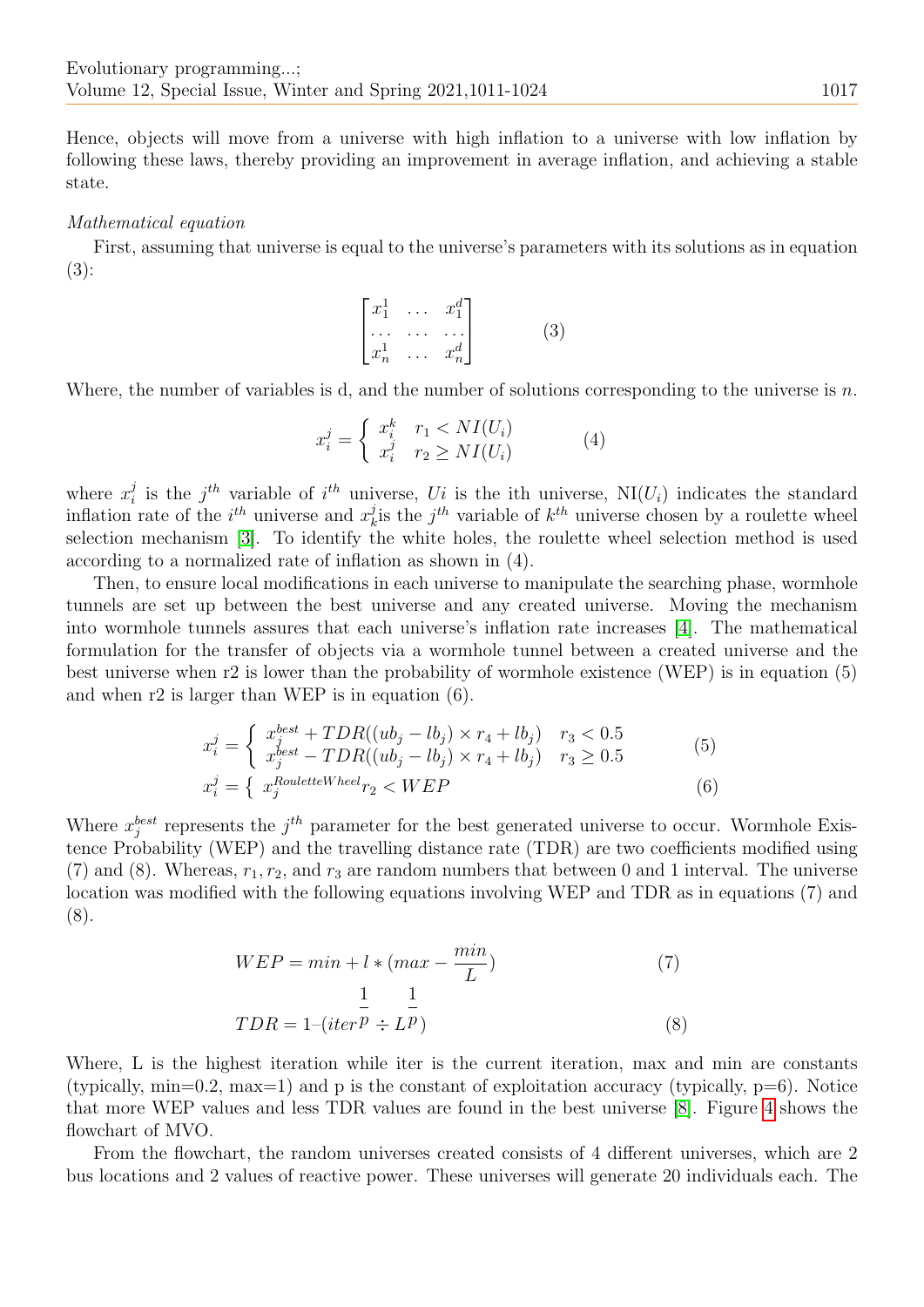upper and the lower boundaries are based on type of universes. For the bus location, the lower and upper boundary is 2 and 30 respectively. As for the reactive power, the lower and upper boundary is 10MVar and 100MVar respectively. The fitness stated is referring to the value of maximum FVSI. The FVSI value is considered between 0.5 and 0.9 to make the system in condition where it does not reach the collapse point, as the focus for this study is to control risk-based voltage stability.



<span id="page-7-0"></span>Figure 4: Flowchart for Multi-Verse Optimization Technique

Figure [5](#page-7-1) shows the pseudo code for the MVO algorithm.

```
Input: Population size (N) and number of iterations (Iter max)
Output: The best universe and its inflation rate
Define: SU=Sorted universes, NI=Norm alized inflation rate,
Black hole index=Lr1.r2.r3.r4=rand([0.1])
Initialize all random universes, WEP, TDR and best universe
while (end condition is not met) do
Calculate fitness of universes
 for (each universe) do
     Update WEP and TDR
 for (each object) do
   if r1 \leq NI(each universe) then
     White hole index=RouletteWjeelSelection(-NI)
     U(Black hole index,j)=SU(White hole index,j)
   if r2 < WEP then
     if r3 < 0.5 then
       U(i,j)=Best_universe(j) + TDR x ((ub(j) -1b(j)) x r4 + 1b(j))
     else
       U(i,j)=Best_universe(j) - TDR x ((ub(j) - lb(j)) x r4 + lb(j))
Return: The best universe and inflation rate
```
<span id="page-7-1"></span>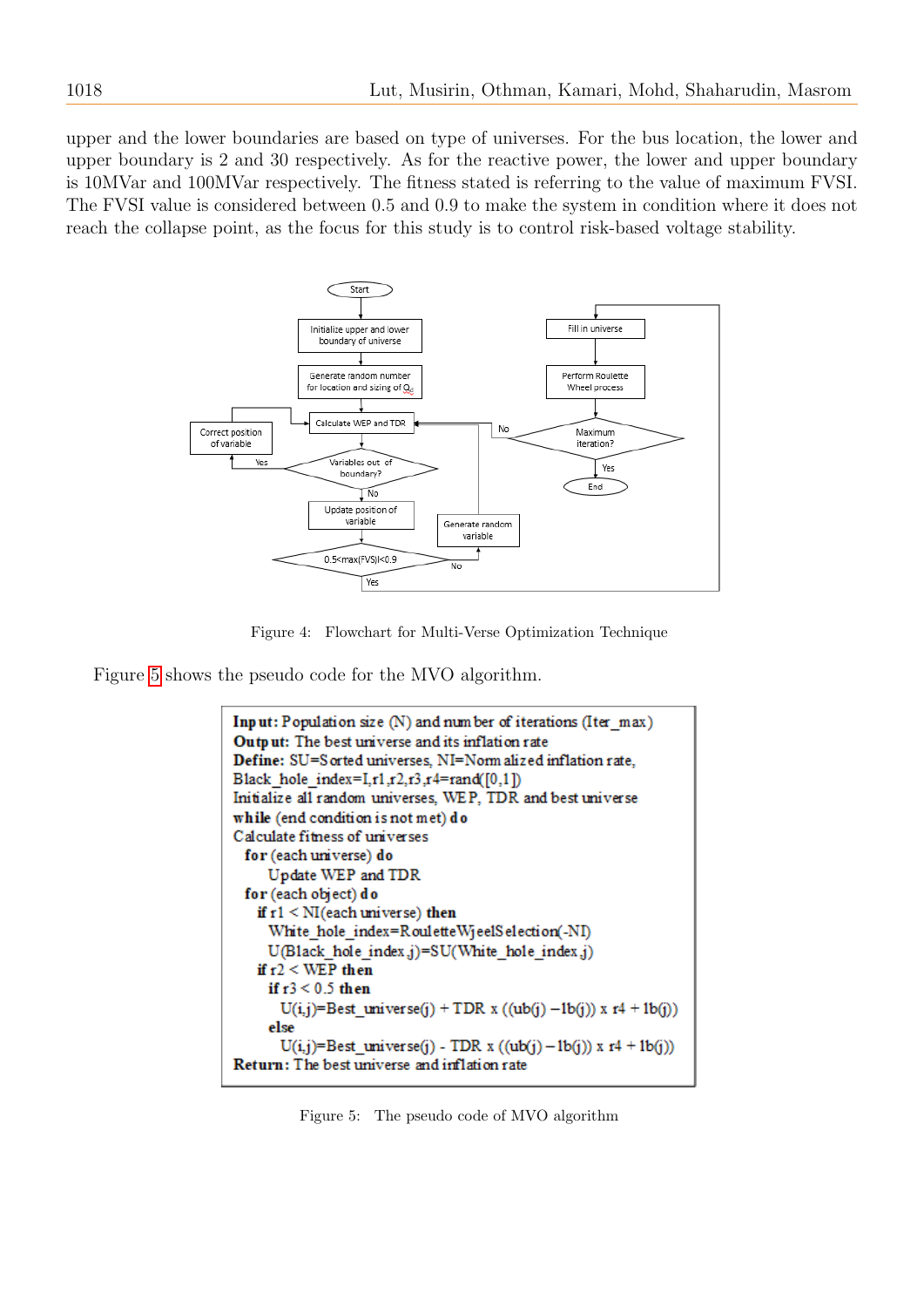## 4. Results and discussion

The simulation work was carried out on the IEEE bus test system, which is the IEEE 30 bus test system. The single line diagram for this system is illustrated in Figure [6.](#page-11-0) This system has 20 buses, 6 generators (including the swing bus) and 24 load buses. There are 40 transmission lines in the system. The bus data are tabulated in Table [1,](#page-9-0) while the line data are tabulated in Table [2.](#page-10-0) Table [1](#page-9-0) tabulates the detailed data including the bus number, bus codes, active power demand  $P_d$ , reactive power demand  $Q_d$ , minimum reactive power limit, maximum reactive power limit and maximum reactive power compensation. In Table [1,](#page-9-0) it tabulates the sending bus, receiving bus, per unit resistance  $(R_{p,u.})$ , per unit reactance  $(X_{p,u.})$ , per unit susceptance  $(G_{p,u.})$  and per unit transformer turns ratio. The primary objective of the simulation work is to evaluate the behavior of the tested bus system towards FVSI while the system is operated under variations of load. FVSI index is calculated for the entire system for different cases as the following:

- a. Case I : Base Case Condition
- b. Case II : Loaded Case
- c. Case III : Optimal Load Management

## 4.1. Case I: Base Case Condition

Table [3](#page-10-1) tabulates the result for FVSI computed for the base case condition. Base case condition refers to the initial loads set by the system planner, without adding any new loads to the system. Apparently, the computed FVSI is very small, demonstrating that the system is significantly stable. It can be shown that the maximum FVSI value is 0.2035 on the line connecting bus 4 and bus 12. The table shows the 5 lines with the top FVSI values. The system is stable indicated by low FVSI values, typically much lower than unity. So, there is no risk in the system. These values are expected to increase once load is increased as the load increment will affect the voltage level in the system. Since FVSI was formulated to be reactive power sensitive, small increment in Qd in the system will basically affect to the increment of FVSI value, which in turn may possibly cause the system to be unstable. In this case, no risk has been experienced by the system yet. This could be due to low FVSI values resulted from this condition.

In this case the FVSI values of the top five lines are recorded, with all the connecting buses at the sending and receiving ends are also tabulated. Lines 15, 11, 12, 13 and 8 are the lines which are responsible to exhibit high FVSI values at the base case. Amongst the five lines, line 15 experiences the highest FVS value worth 0.2035 p.u.. This is not exactly high, as compared to the limit being set, i.e. unity. What can be interpreted from this table is that line 15 cold be considered the most sensitive line among others due to its high FVSI value. This value may increase when reactive power loading is increased in the system. Nevertheless, the increment in reactive value should have direct or indirect connection with this line. Direct connection may reflect to sending or receiving buses connected to line 15. On the other hand, indirect connection may refer to next line closes to line 15.

## 4.2. Case II: Loaded Case

Table [4](#page-11-1) shows the result for FVSI computed for the load increase case, where the load in the test system was set to 100Mvar at bus 20 and 28. These busses were selected, and the simulation was carried out to investigate the relationship between FVSI, reactive power demand and risk. The calculated FVSI is nearly 1, showing that the system is unstable. It can be shown that the highest FVSI value is 0.9945 for the line connecting bus 10 to bus 20, which makes this line critical as its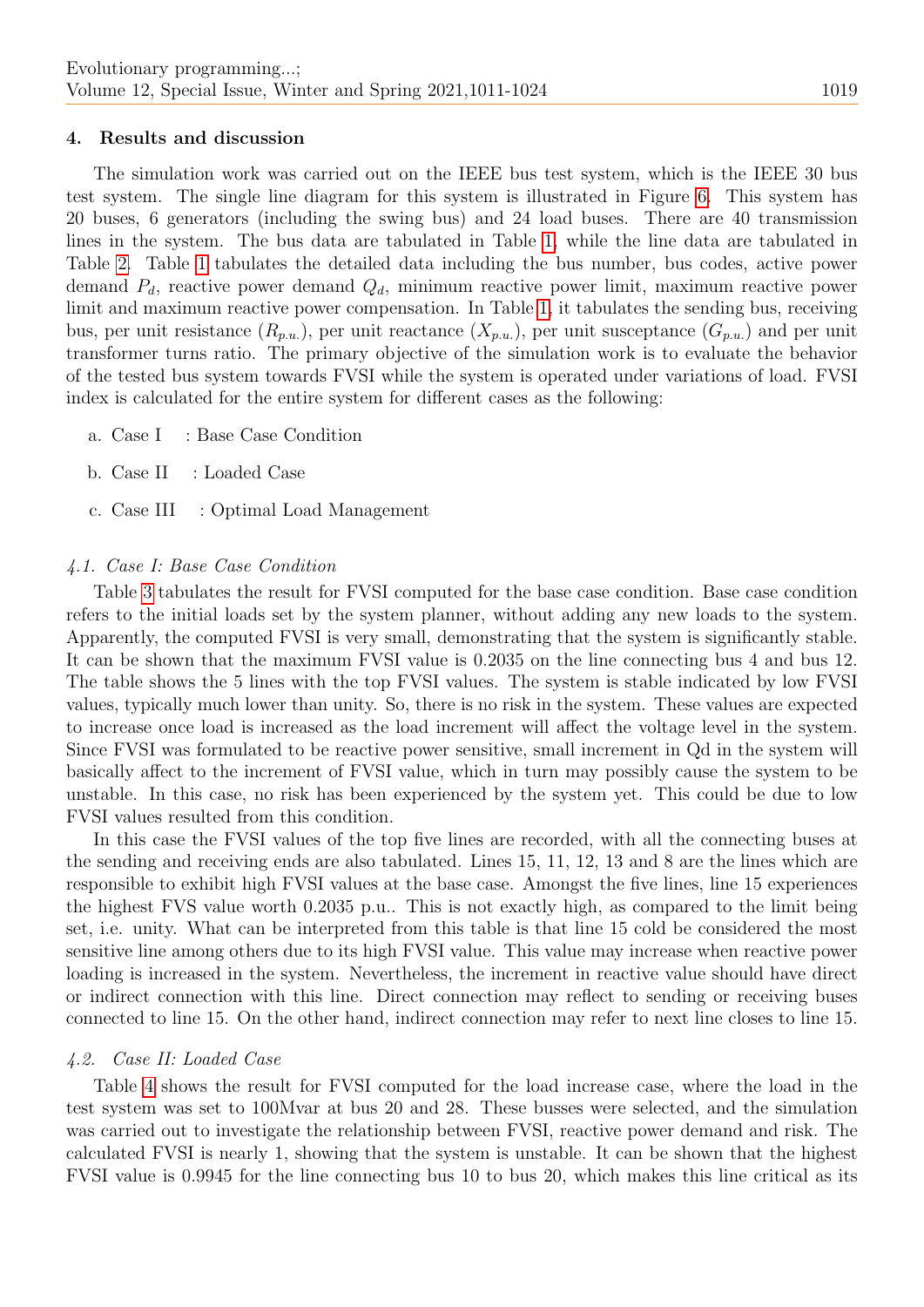<span id="page-9-0"></span>

| $Bus_{\rm sending}$ | $Bus_{receiving}$ | $\mathbf{\bar{R}_{p.u.}}$ | $\overline{\mathbf{X}}_{\mathbf{p}.\underline{\mathbf{u}}.}$ | $\sim$<br>$\overline{G}_{\underline{p,\underline{u}}}$ | (2020)<br>Trans |
|---------------------|-------------------|---------------------------|--------------------------------------------------------------|--------------------------------------------------------|-----------------|
| 1                   | $\overline{2}$    | 0.0192                    | 0.0575                                                       | 0.02640                                                | $\mathbf{1}$    |
| $\mathbf{1}$        | 3                 | 0.0452                    | 0.1852                                                       | 0.02040                                                | $\mathbf{1}$    |
| $\overline{2}$      | $\overline{4}$    | 0.0570                    | 0.1737                                                       | 0.01840                                                | $\mathbf 1$     |
| 3                   | $\overline{4}$    | 0.0132                    | 0.0379                                                       | 0.00420                                                | $\mathbf 1$     |
| $\overline{2}$      | $\overline{5}$    | 0.0472                    | 0.1983                                                       | 0.02090                                                | $\mathbf{1}$    |
| $\overline{2}$      | 6                 | 0.0581                    | 0.1763                                                       | 0.01870                                                | $\mathbf 1$     |
| $\overline{4}$      | $\,6$             | 0.0119                    | 0.0414                                                       | 0.00450                                                | $\mathbf{1}$    |
| $\overline{5}$      | $\overline{7}$    | 0.0460                    | 0.1160                                                       | 0.01020                                                | $\mathbf 1$     |
| $\sqrt{6}$          | $\overline{7}$    | 0.0267                    | 0.0820                                                       | 0.00850                                                | $\mathbf{1}$    |
| $\sqrt{6}$          | 8                 | 0.0120                    | 0.0420                                                       | 0.00450                                                | $\mathbf{1}$    |
| $\,6$               | 9                 | 0.0                       | 0.2080                                                       | 0.0                                                    | 0.978           |
| $\sqrt{6}$          | 10                | $\overline{0}$            | .5560                                                        | $\boldsymbol{0}$                                       | 0.969           |
| $\boldsymbol{9}$    | 11                | $\boldsymbol{0}$          | .2080                                                        | 0 <sub>1</sub>                                         |                 |
| $\overline{9}$      | 10                | $\boldsymbol{0}$          | .1100                                                        | $\boldsymbol{0}$                                       | $\mathbf{1}$    |
| $\overline{4}$      | 12                | $\overline{0}$            | .2560                                                        | $\boldsymbol{0}$                                       | 0.932           |
| 12                  | 13                | $\overline{0}$            | .1400                                                        | $\boldsymbol{0}$                                       | $\mathbf{1}$    |
| $12\,$              | 14                | .1231                     | .2559                                                        | 0 <sub>1</sub>                                         |                 |
| 12                  | 15                | .0662                     | .1304                                                        | $\boldsymbol{0}$                                       | 1               |
| 12                  | 16                | .0945                     | .1987                                                        | $\overline{0}$                                         | $\mathbf{1}$    |
| 14                  | 15                | .2210                     | .1997                                                        | $\boldsymbol{0}$                                       | $\mathbf 1$     |
| 16                  | $17\,$            | .0824                     | .1923                                                        | $\boldsymbol{0}$                                       | $\mathbf{1}$    |
| 15                  | 18                | .1073                     | .2185                                                        | $\boldsymbol{0}$                                       | $\mathbf{1}$    |
| 18                  | 19                | .0639                     | .1292                                                        | $\boldsymbol{0}$                                       | $\mathbf 1$     |
| 19                  | 20                | .0340                     | .0680                                                        | 01                                                     |                 |
| 10                  | 20                | .0936                     | .2090                                                        | $\overline{0}$                                         | $\mathbf{1}$    |
| 10                  | 17                | .0324                     | .0845                                                        | $\boldsymbol{0}$                                       | $\mathbf{1}$    |
| 10                  | 21                | .0348                     | .0749                                                        | $\overline{0}$                                         | $\mathbf{1}$    |
| 10                  | 22                | .0727                     | .1499                                                        | $\boldsymbol{0}$                                       | $\mathbf 1$     |
| 21                  | 22                | .0116                     | .0236                                                        | $\boldsymbol{0}$                                       | $\mathbf{1}$    |
| 15                  | 23                | 1000                      | 2020                                                         | $\boldsymbol{0}$                                       | $\mathbf{1}$    |
| 22                  | 24                | .1150                     | .1790                                                        | $\boldsymbol{0}$                                       | $\mathbf 1$     |
| 23                  | 24                | .1320                     | .2700                                                        | $\boldsymbol{0}$                                       | $\mathbf{1}$    |
| 24                  | 25                | .1885                     | .3292                                                        | $\overline{0}$                                         | $\mathbf{1}$    |
| 25                  | 26                | .2544                     | .3800 0                                                      | $\mathbf{1}$                                           |                 |
| 25                  | 27                | .1093                     | .2087                                                        | $\overline{0}$                                         | $\mathbf 1$     |
| 28                  | 27                | $\overline{0}$            | .3960                                                        | $\overline{0}$                                         | 0.968           |
| 27                  | 29                | .2198                     | .4153                                                        | $\overline{0}$                                         | $\mathbf 1$     |
| 27                  | 30                | .3202                     | .6027                                                        | $\overline{0}$                                         | $\mathbf{1}$    |
| 29                  | 30                | .2399                     | .4533                                                        | $\overline{0}$                                         | $\mathbf{1}$    |
| $8\phantom{1}$      | 28                | .0636                     | .2000                                                        | 0.0214                                                 | $\mathbf{1}$    |

Table 1: Linedata for the IEEE 30-Bus Reliability Test Ssytem (RTS)

value is close to unity. Meanwhile, the risk of the system to collapse is 0.6745 which is considered as a high risk. As a consequence of load increase, the FVSI value increases significantly for all the lines in the system. At this point, it can be summarized that extra power flows through the remaining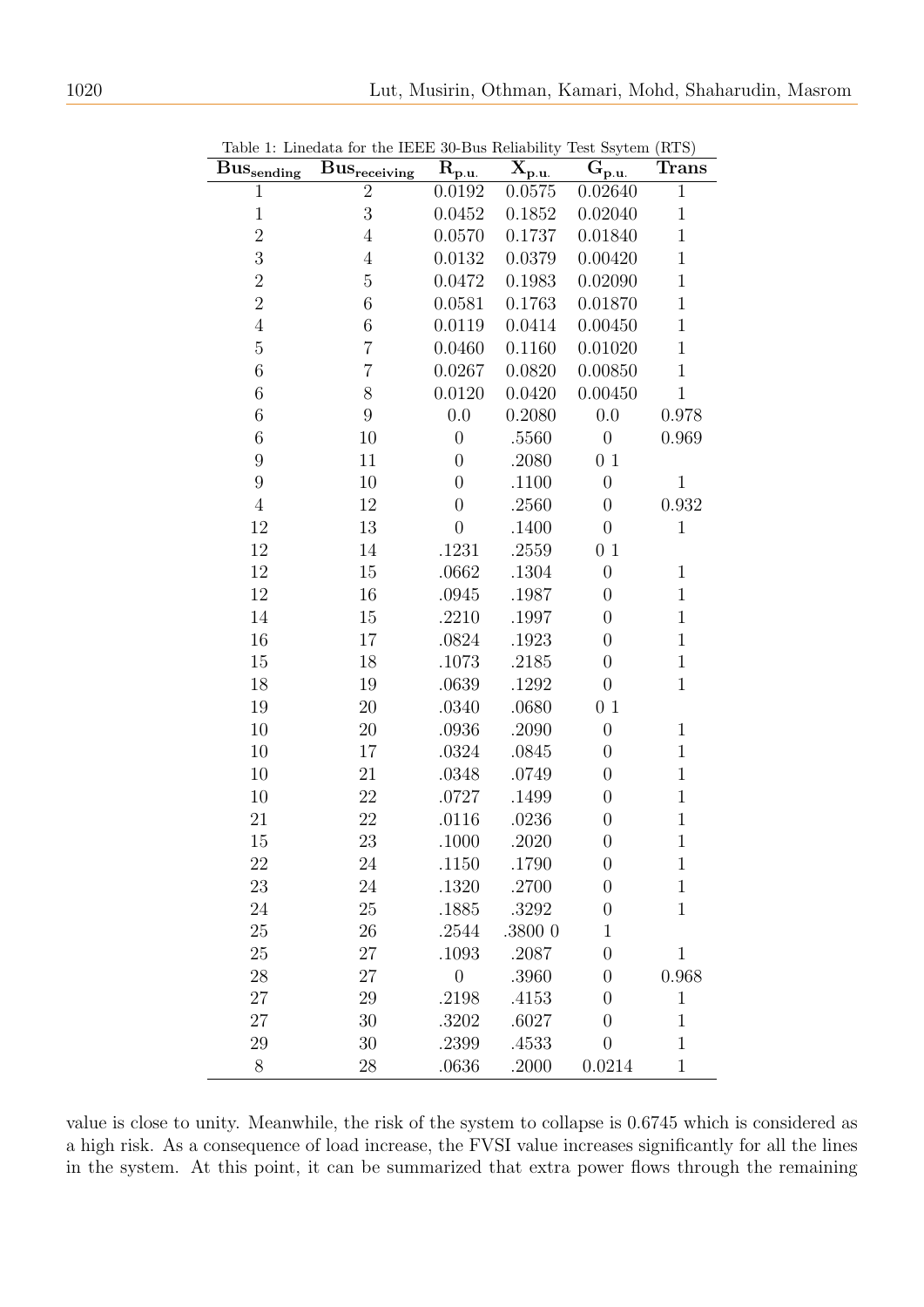<span id="page-10-0"></span>

| <b>Bus</b>             | <b>Bus</b>       | ле 4. Dusuata ioi<br>$\bar{\mathbf{V}}_{\mathbf{m}}$ | $\mathbf d$      | $P_d$            | $Q_d$   | $P_g$            | $\rm Q_g$        | the TEEP 50-Dus Renability Test system (RTS)<br>$\mathbf{Q}_{\textbf{gmin}}$ | $\mathbf{Q}_{\text{gmax}}$ | $\mathbf{Q_{gc}}$ |
|------------------------|------------------|------------------------------------------------------|------------------|------------------|---------|------------------|------------------|------------------------------------------------------------------------------|----------------------------|-------------------|
| $\mathbf{N}\mathbf{o}$ | Code             |                                                      |                  |                  |         |                  |                  |                                                                              |                            |                   |
| $[1]$                  | $\,1\,$          | 1.06                                                 | 0.0              | 0.0              | 0.0     | 0.0              | 0.0              | $\overline{0}$                                                               | $\overline{0}$             | $\boldsymbol{0}$  |
| $\overline{2}$         | $\sqrt{2}$       | 1.043                                                | 0.0              | 21.70            | 12.7    | 40.0             | 0.0              | $\overline{0}$                                                               | 50                         | $\overline{0}$    |
| 3                      | $\overline{0}$   | 1.0                                                  | 0.0              | 2.4              | 1.2     | 0.0              | 0.0              | $\overline{0}$                                                               | $\boldsymbol{0}$           | $\boldsymbol{0}$  |
| $\overline{4}$         | $\overline{0}$   | 1.06                                                 | 0.0              | 7.6              | 1.6     | 0.0              | 0.0              | $\overline{0}$                                                               | $\boldsymbol{0}$           | $\boldsymbol{0}$  |
| $\overline{5}$         | $\sqrt{2}$       | 1.01                                                 | 0.0              | 94.2             | 19.0    | 0.0              | 0.0              | $-40$                                                                        | 40                         | $\overline{0}$    |
| $\,6$                  | $\overline{0}$   | 1.0                                                  | 0.0              | 0.0              | 0.0     | 0.0              | 0.0              | $\boldsymbol{0}$                                                             | $\boldsymbol{0}$           | $\boldsymbol{0}$  |
| $\overline{7}$         | $\overline{0}$   | 1.0                                                  | 0.0              | 22. 8            | 10.9    | 0.0              | 0.0              | $\overline{0}$                                                               | $\overline{0}$             | $\boldsymbol{0}$  |
| 8                      | $\sqrt{2}$       | 1.01                                                 | 0.0              | 30.0             | 30.0    | 0.0              | 0.0              | 10                                                                           | 60                         | $\boldsymbol{0}$  |
| $\overline{9}$         | $\overline{0}$   | 1.0                                                  | 0.0              | 0.0              | 0.0     | 0.0              | 0.0              | $\overline{0}$                                                               | $\boldsymbol{0}$           | $\boldsymbol{0}$  |
| 10                     | $\overline{0}$   | 1.0                                                  | 0.0              | 5.8              | 2.0     | 0.0              | 0.0              | $-6$                                                                         | 24                         | 19                |
| 11                     | $\sqrt{2}$       | 1.082                                                | 0.0              | 0.0              | 0.0     | 0.0              | 0.0              | $\overline{0}$                                                               | $\overline{0}$             | $\boldsymbol{0}$  |
| 12                     | $\boldsymbol{0}$ | 1.0                                                  | $\boldsymbol{0}$ | 11.2             | 7.5     | $\boldsymbol{0}$ | $\boldsymbol{0}$ | $\boldsymbol{0}$                                                             | $\boldsymbol{0}$           | $\boldsymbol{0}$  |
| 13                     | $\overline{2}$   | 1.071                                                | $\overline{0}$   | $\boldsymbol{0}$ | $0.0\,$ | $\overline{0}$   | $\overline{0}$   | $-6$                                                                         | 24                         | $\overline{0}$    |
| 14                     | $\overline{0}$   | $\mathbf{1}$                                         | $\overline{0}$   | 6.2              | 1.6     | $\overline{0}$   | $\boldsymbol{0}$ | $\overline{0}$                                                               | $\boldsymbol{0}$           | $\overline{0}$    |
| $15\,$                 | $\overline{0}$   | $\mathbf{1}$                                         | $\overline{0}$   | 8.2              | $2.5\,$ | $\overline{0}$   | $\boldsymbol{0}$ | $\boldsymbol{0}$                                                             | $\boldsymbol{0}$           | $\boldsymbol{0}$  |
| 16                     | $\overline{0}$   | $\mathbf{1}$                                         | $\overline{0}$   | 3.5              | 1.8     | $\overline{0}$   | $\overline{0}$   | $\overline{0}$                                                               | $\overline{0}$             | $\overline{0}$    |
| 17                     | $\overline{0}$   | $\mathbf{1}$                                         | $\overline{0}$   | 9.0              | 5.8     | $\overline{0}$   | $\boldsymbol{0}$ | $\boldsymbol{0}$                                                             | $\boldsymbol{0}$           | $\boldsymbol{0}$  |
| 18                     | $\overline{0}$   | $\mathbf{1}$                                         | $\overline{0}$   | $\!3.2\!$        | 0.9     | $\overline{0}$   | $\overline{0}$   | $\boldsymbol{0}$                                                             | $\boldsymbol{0}$           | $\overline{0}$    |
| 19                     | $\overline{0}$   | $\mathbf{1}$                                         | $\overline{0}$   | 9.5              | 3.4     | $\overline{0}$   | $\boldsymbol{0}$ | $\overline{0}$                                                               | $\boldsymbol{0}$           | $\boldsymbol{0}$  |
| 20                     | $\overline{0}$   | $\mathbf{1}$                                         | $\overline{0}$   | 2.2              | 0.7     | $\overline{0}$   | $\boldsymbol{0}$ | $\boldsymbol{0}$                                                             | $\boldsymbol{0}$           | $\boldsymbol{0}$  |
| 21                     | $\overline{0}$   | $\overline{1}$                                       | $\overline{0}$   | 17.5             | 11.2    | $\overline{0}$   | $\overline{0}$   | $\boldsymbol{0}$                                                             | $\overline{0}$             | $\overline{0}$    |
| 22                     | $\overline{0}$   | $\mathbf{1}$                                         | $\overline{0}$   | $\boldsymbol{0}$ | 0.0     | $\overline{0}$   | $\boldsymbol{0}$ | $\overline{0}$                                                               | $\boldsymbol{0}$           | $\boldsymbol{0}$  |
| 23                     | $\overline{0}$   | $\,1$                                                | $\overline{0}$   | 3.2              | 1.6     | $\overline{0}$   | $\boldsymbol{0}$ | $\boldsymbol{0}$                                                             | $\boldsymbol{0}$           | $\boldsymbol{0}$  |
| 24                     | $\overline{0}$   | $\mathbf{1}$                                         | $\overline{0}$   | 8.7              | 6.7     | $\overline{0}$   | $\boldsymbol{0}$ | $\boldsymbol{0}$                                                             | $\boldsymbol{0}$           | 4.3               |
| 25                     | $\overline{0}$   | $\,1$                                                | $\overline{0}$   | $\overline{0}$   | 0.0     | $\overline{0}$   | $\overline{0}$   | $\boldsymbol{0}$                                                             | $\boldsymbol{0}$           | $\boldsymbol{0}$  |
| 26                     | $\theta$         | $\mathbf{1}$                                         | $\boldsymbol{0}$ | 3.5              | 2.3     | $\overline{0}$   | $\boldsymbol{0}$ | $\boldsymbol{0}$                                                             | $\boldsymbol{0}$           | $\boldsymbol{0}$  |
| 27                     | $\overline{0}$   | $\mathbf{1}$                                         | $\overline{0}$   | $\boldsymbol{0}$ | 0.0     | $\overline{0}$   | $\boldsymbol{0}$ | $\overline{0}$                                                               | $\boldsymbol{0}$           | $\overline{0}$    |
| 28                     | $\overline{0}$   | $\mathbf{1}$                                         | $\overline{0}$   | $\boldsymbol{0}$ | 0.0     | $\overline{0}$   | $\boldsymbol{0}$ | $\boldsymbol{0}$                                                             | $\boldsymbol{0}$           | $\boldsymbol{0}$  |
| 29                     | $\overline{0}$   | $\mathbf 1$                                          | $\boldsymbol{0}$ | 2.4              | 0.9     | $\overline{0}$   | $\overline{0}$   | $\boldsymbol{0}$                                                             | $\boldsymbol{0}$           | $\overline{0}$    |
| 30                     | $\boldsymbol{0}$ | $\mathbf{1}$                                         | $\overline{0}$   | 10.6             | 1.9     | $\overline{0}$   | $\boldsymbol{0}$ | $\overline{0}$                                                               | $\boldsymbol{0}$           | 0                 |

Table 2: Busdata for the IEEE 30-Bus Reliability Test System (RTS)

Table 3: Result for Base Case Voltage Stability

<span id="page-10-1"></span>

|    | Line Sending bus Receiving bus FVSI value |        |
|----|-------------------------------------------|--------|
| 15 | 19                                        | 0.2035 |
| 11 |                                           | 0.1656 |
| 12 | 10                                        | 0.1450 |
| 13 | 11                                        | 0.1214 |
|    |                                           | 0.0587 |

lines in order to serve the load demand. Thus, making the remaining lines more heavily loaded and increase the risk of the system to collapse. This implies that high risk is very phenomenal to high FVSI value. Thus, the possibility of the system to experience voltage collapse is very prone. The risk was assessed for the whole system, when an event is subjected to the system. In this case, the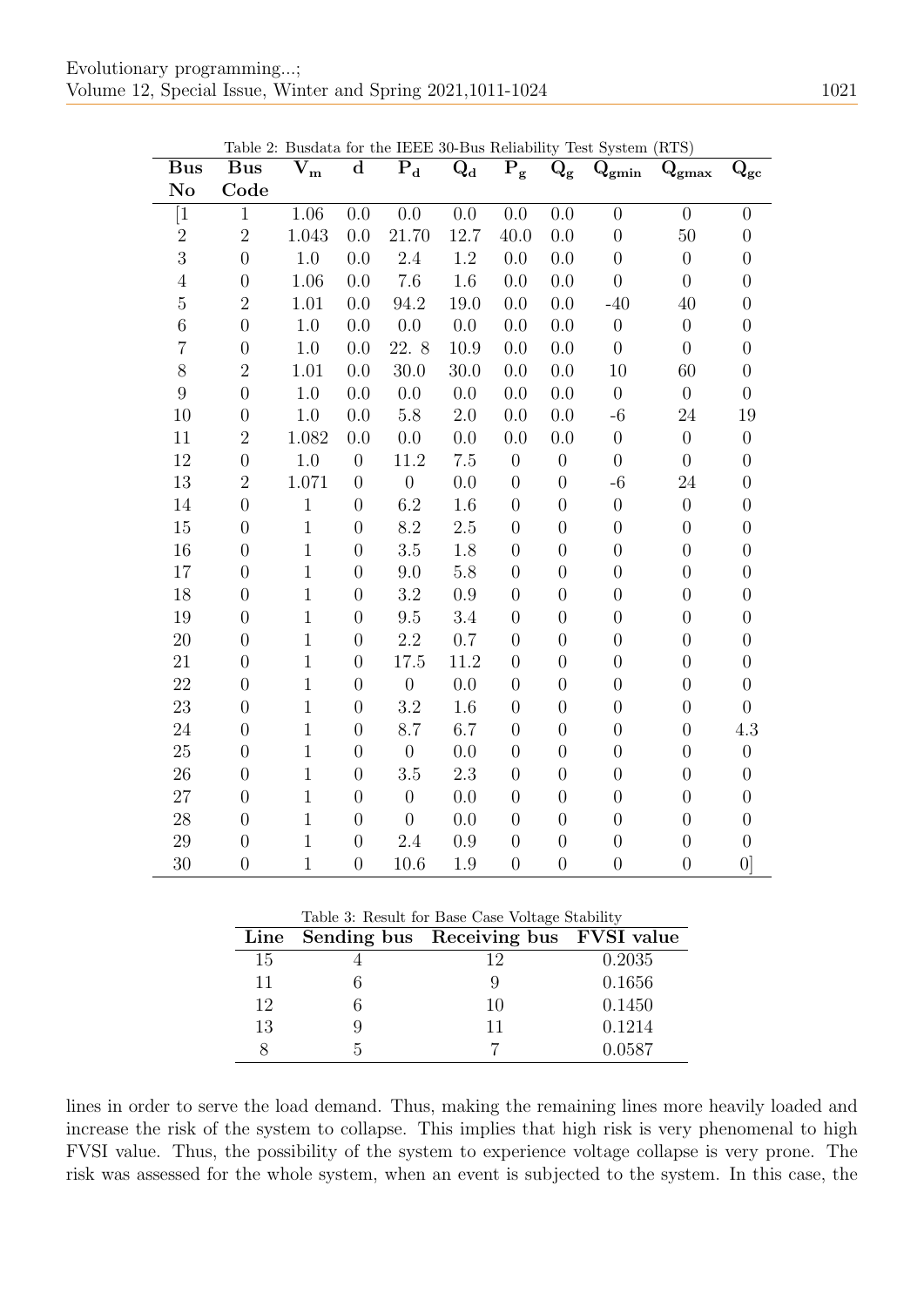

<span id="page-11-0"></span>Figure 6: Single Line Diagram of IEEE-30 bus reliability test system (RTS)

<span id="page-11-1"></span>increment of load at buses 20 and 28 worth 100 MVAR has led the system to experience high risk. The risky condition was due to acceptably high FVSI values involving lines 25, 13, 22 and 23. Even, only one-line experienced high FVSI value, closes to 1.00 worth 0.9945; it has led the whole system to experience risky condition.

| Table 4: The Result for Risk under Load Increase |    |     |                                 |             |  |  |  |
|--------------------------------------------------|----|-----|---------------------------------|-------------|--|--|--|
|                                                  |    |     | Line From Bus To Bus FVSI value | <b>Risk</b> |  |  |  |
| 25                                               |    | 20  | 0.9945                          |             |  |  |  |
| 13                                               |    | 11  | 0.7749                          | 0.6745      |  |  |  |
| 22                                               | 15 | 18  | 0.6536                          |             |  |  |  |
| 23                                               |    | 1 Q | 0.5014                          |             |  |  |  |

## 4.3. Case III: Optimal load management

In this simulation, an optimization is done in order to get the best optimal FVSI value and reactive power to maximize or minimize the risk of collapse for the system when there is contingency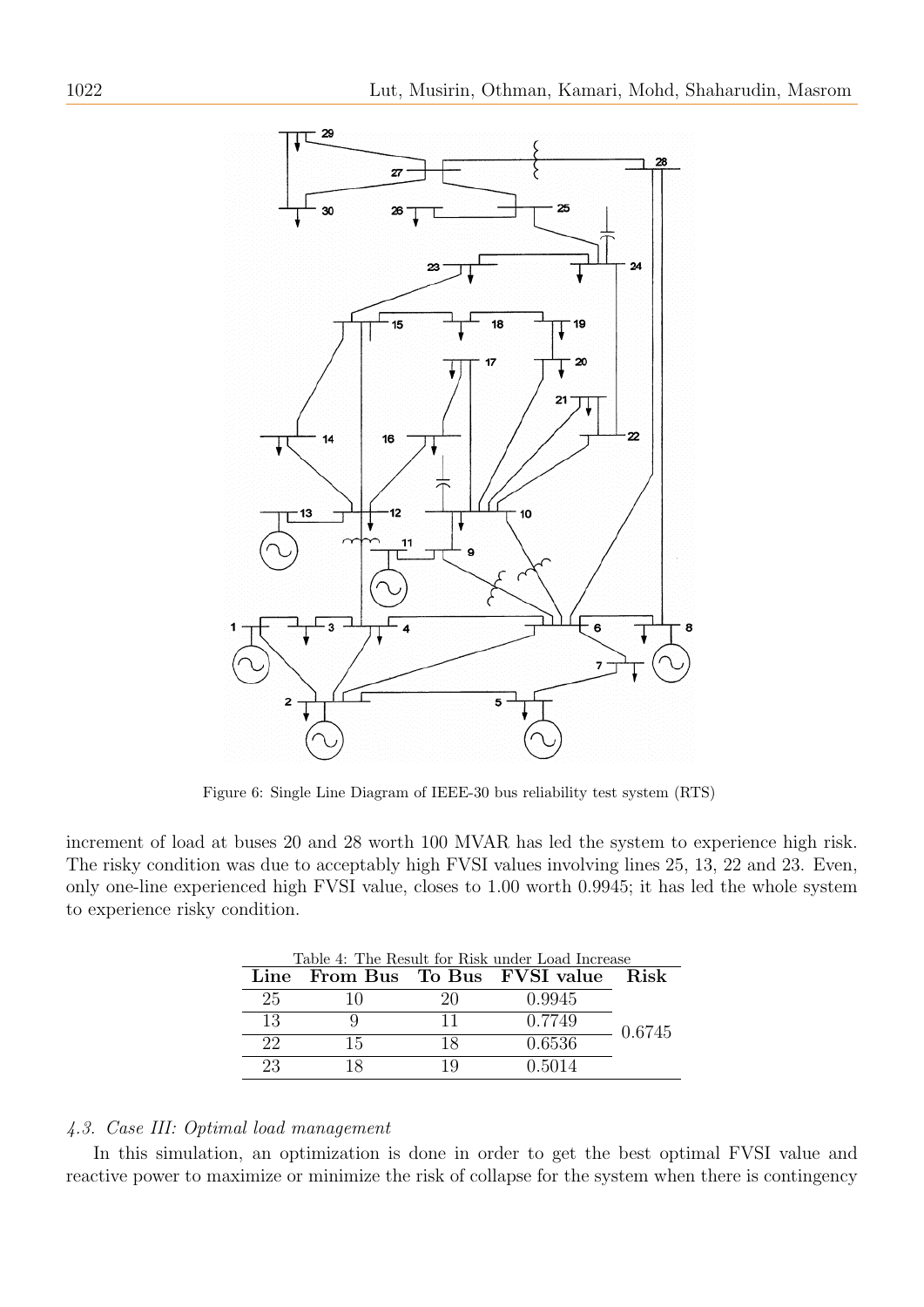<span id="page-12-0"></span>exist. The optimization technique is using the Evolutionary Programming (EP) and the Multiverse Optimization (MVO). It is tested by generating 2 random loads. The contingency here represented by the load variation where the reactive power of two busses were randomly generated. Table [5](#page-12-0) tabulates the result for power losses  $(P_{loss})$ , FVSI value and the risk index for the system before and after optimization technique to minimize and maximize the risk of collapse.

| Table 5: The Result of Before and After Optimization |          |            |                 |             |        |  |  |
|------------------------------------------------------|----------|------------|-----------------|-------------|--------|--|--|
|                                                      |          |            | $P_{loss}$ (MW) | <b>FVSI</b> | Risk   |  |  |
| <b>Before</b>                                        |          |            | 53.06           | 0.9945      | 0.6745 |  |  |
| After                                                | Minimize | EP         | 20.87           | 0.5069      | 0.3441 |  |  |
|                                                      |          | <b>MVO</b> | 19.98           | 0.5062      | 0.2886 |  |  |
|                                                      | Maximize | EP         | 26.56           | 0.8865      | 0.6018 |  |  |
|                                                      |          | <b>MVO</b> | 30.85           | 0.8952      | 0.6221 |  |  |

In this case, two loads were managed to either minimize or maximize the risk in the whole system. In this study, apparently 2 objective functions were performed independently so that we can determine the optimal results to gain maximum and minimum risks. From Table [5,](#page-12-0) it can be concluded that Evolutionary Programming and Multiverse Optimization can be used to control the risk-based voltage stability, since it managed to minimize and maximize the Ploss,, FVSI value and the risk. Multiverse Optimization technique managed to achieve lower minimum risk and higher maximum risk, when the two objective functions were independently conducted to the system as compared to Evolutionary Programming. For minimization process, MVO managed to achieve 0.5062 as the FVSI value with its corresponding risk of 0.2886. This implies its capability to reach lower FVSI value as compared to EP, where it only managed to achieve 0.5069 with its corresponding risk of 0.3441. For maximization process, MVO managed to achieve high FVSI value, as high as 0.8952; while EP only managed to achieve only 0.8865. The corresponding risk resulted by MVO is 0.6221, while EP gives 0.6018. These results implied that MVO could search for the possible highest FVSI and risk values as compared to EP. This deduces the superiority of MVO over EP.

# 5. Conclusion

This paper has presented the risk-based voltage stability control using MVO and EP. In this study, FVSI, as a line-based voltage stability index was incorporated with risk analysis, optimized using MVO and EP. Three cases have been compared to assess the possibility of risky condition, which could also be due to load increment. By increasing the load at bus 20 and 28, it demonstrates that the FVSI value are affected. As the load is increased, the FVSI value is increased. The risk can be experienced by any subjected disturbances such as load increase, line outage or generator outage. Results obtained from the study revealed that MVO is superior to EP in achieving better results, such as gaining the possible minimum point or the possible maximum point for both FVSI and risk. Both, MVO and EP can be then utilized further problem problems in power system optimization issues.

# Acknowledgement

The authors would like to acknowledge the Research Management (RMC) UiTM Shah Alam, Selangor, Malaysia and the Ministry of Education, Malaysia (MOE) for the financial support of this research. This research is supported by MOE under Fundamental Research Grant Scheme (FRGS)